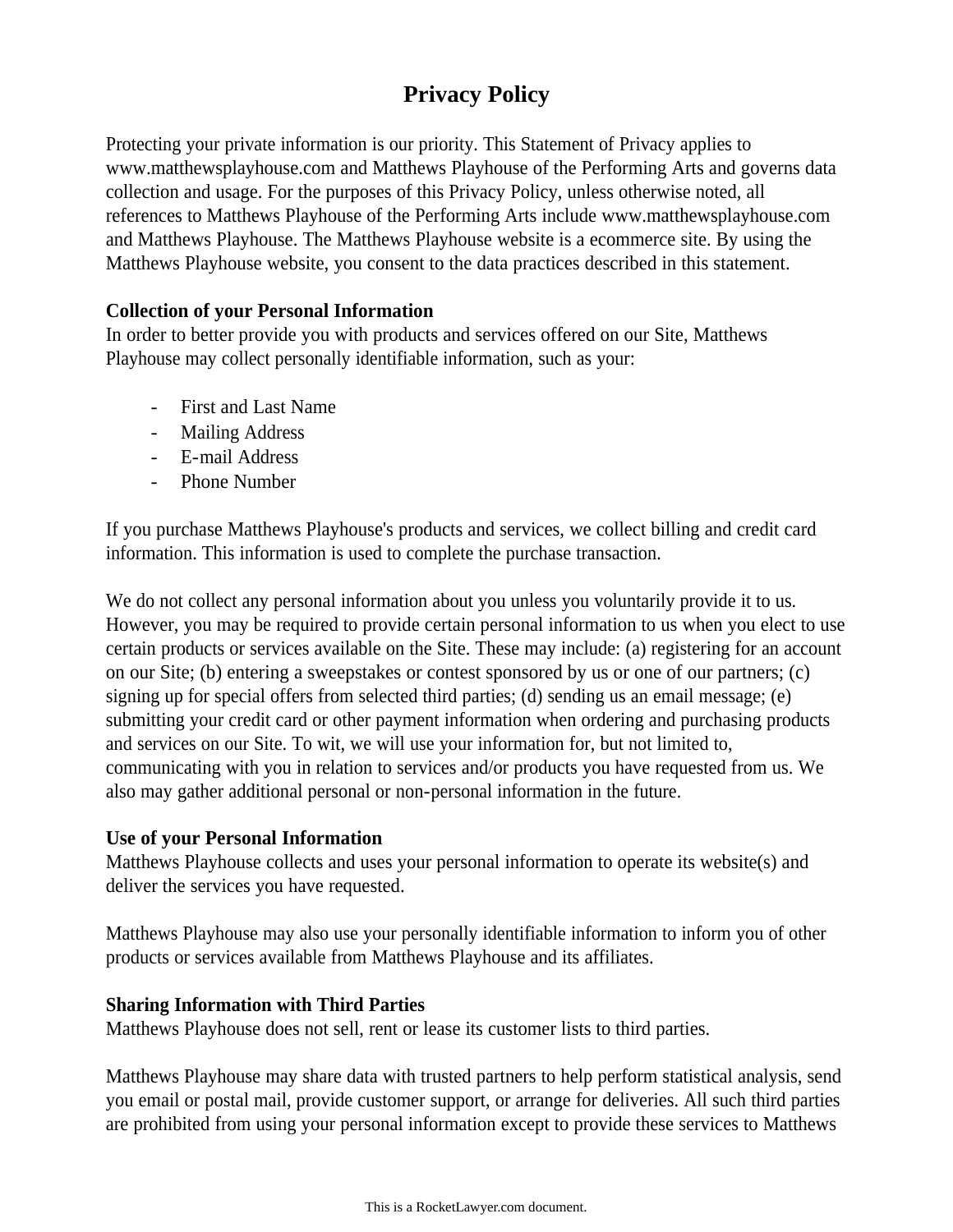Playhouse, and they are required to maintain the confidentiality of your information.

Matthews Playhouse may disclose your personal information, without notice, if required to do so by law or in the good faith belief that such action is necessary to: (a) conform to the edicts of the law or comply with legal process served on Matthews Playhouse or the site; (b) protect and defend the rights or property of Matthews Playhouse; and/or (c) act under exigent circumstances to protect the personal safety of users of Matthews Playhouse, or the public.

#### **Automatically Collected Information**

Information about your computer hardware and software may be automatically collected by Matthews Playhouse. This information can include: your IP address, browser type, domain names, access times and referring website addresses. This information is used for the operation of the service, to maintain quality of the service, and to provide general statistics regarding use of the Matthews Playhouse website.

#### **Use of Cookies**

The Matthews Playhouse website may use "cookies" to help you personalize your online experience. A cookie is a text file that is placed on your hard disk by a web page server. Cookies cannot be used to run programs or deliver viruses to your computer. Cookies are uniquely assigned to you, and can only be read by a web server in the domain that issued the cookie to you.

One of the primary purposes of cookies is to provide a convenience feature to save you time. The purpose of a cookie is to tell the Web server that you have returned to a specific page. For example, if you personalize Matthews Playhouse pages, or register with Matthews Playhouse site or services, a cookie helps Matthews Playhouse to recall your specific information on subsequent visits. This simplifies the process of recording your personal information, such as billing addresses, shipping addresses, and so on. When you return to the same Matthews Playhouse website, the information you previously provided can be retrieved, so you can easily use the Matthews Playhouse features that you customized.

You have the ability to accept or decline cookies. Most Web browsers automatically accept cookies, but you can usually modify your browser setting to decline cookies if you prefer. If you choose to decline cookies, you may not be able to fully experience the interactive features of the Matthews Playhouse services or websites you visit.

## **Links**

This website contains links to other sites. Please be aware that we are not responsible for the content or privacy practices of such other sites. We encourage our users to be aware when they leave our site and to read the privacy statements of any other site that collects personally identifiable information.

## **Security of your Personal Information**

Matthews Playhouse secures your personal information from unauthorized access, use, or disclosure. Matthews Playhouse uses the following methods for this purpose: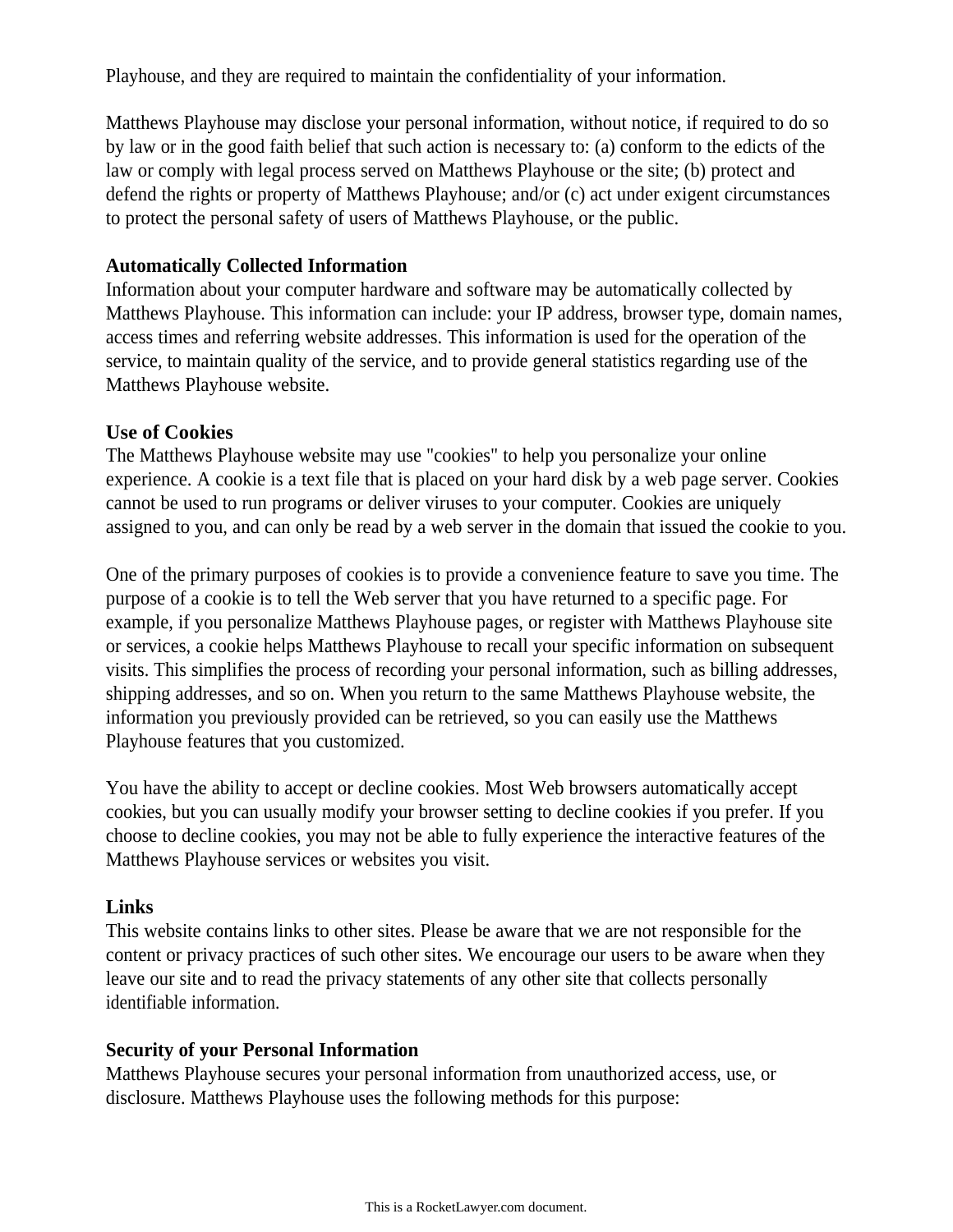SSL Protocol

When personal information (such as a credit card number) is transmitted to other websites, it is protected through the use of encryption, such as the Secure Sockets Layer (SSL) protocol.

We strive to take appropriate security measures to protect against unauthorized access to or alteration of your personal information. Unfortunately, no data transmission over the Internet or any wireless network can be guaranteed to be 100% secure. As a result, while we strive to protect your personal information, you acknowledge that: (a) there are security and privacy limitations inherent to the Internet which are beyond our control; and (b) security, integrity, and privacy of any and all information and data exchanged between you and us through this Site cannot be guaranteed.

# **Right to Deletion**

Subject to certain exceptions set out below, on receipt of a verifiable request from you, we will:

- Delete your personal information from our records; and
- Direct any service providers to delete your personal information from their records.

Please note that we may not be able to comply with requests to delete your personal information if it is necessary to:

- Complete the transaction for which the personal information was collected, fulfill the terms of a written warranty or product recall conducted in accordance with federal law, provide a good or service requested by you, or reasonably anticipated within the context of our ongoing business relationship with you, or otherwise perform a contract between you and us;
- Detect security incidents, protect against malicious, deceptive, fraudulent, or illegal activity; or prosecute those responsible for that activity;
- Debug to identify and repair errors that impair existing intended functionality;
- Exercise free speech, ensure the right of another consumer to exercise his or her right of free speech, or exercise another right provided for by law;
- Comply with the California Electronic Communications Privacy Act;
- Engage in public or peer-reviewed scientific, historical, or statistical research in the public interest that adheres to all other applicable ethics and privacy laws, when our deletion of the information is likely to render impossible or seriously impair the achievement of such research, provided we have obtained your informed consent;
- Enable solely internal uses that are reasonably aligned with your expectations based on your relationship with us;
- Comply with an existing legal obligation; or
- Otherwise use your personal information, internally, in a lawful manner that is compatible with the context in which you provided the information.

# **Children Under Thirteen**

Matthews Playhouse does not knowingly collect personally identifiable information from children under the age of thirteen. If you are under the age of thirteen, you must ask your parent or guardian